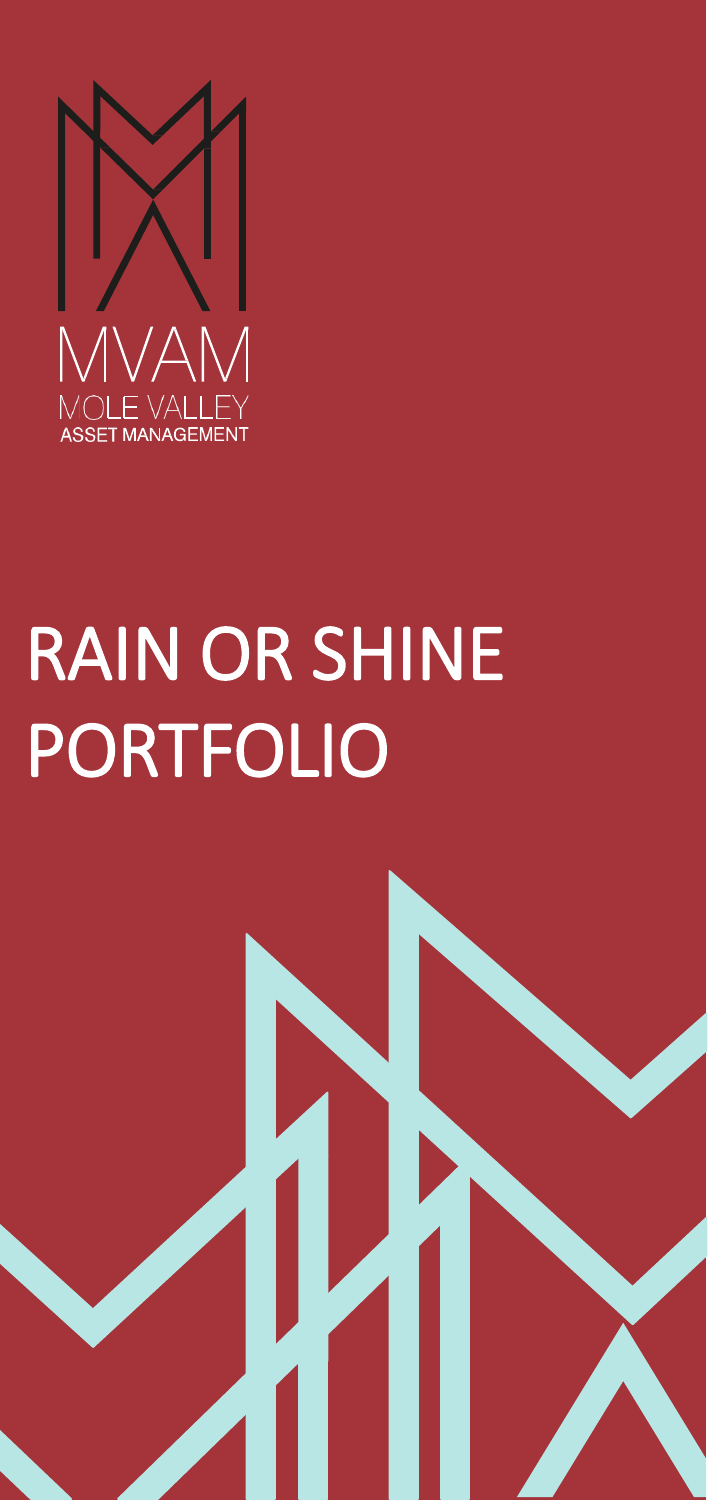## WHO?

Mole Valley Asset Management offers innovative and bespoke investment services to private clients and intermediaries.

### WHAT?

The Rain or Shine Portfolio invests in 4 asset classes: Equity, Bonds, Precious Metals and Cash.

The allocation to each asset class is determined at inception and rebalanced annually or if one asset class reaches a defined level.

Each asset class has a clearly defined investment process, to ensure a consistent and persistent portfolio construction strategy.

Historically proven financial theories built into the asset allocation process, for example:

- Mean reversion
- Compounding
- De-correlated assets
- Dividends as a source of investment return
- Diversification with portfolio construction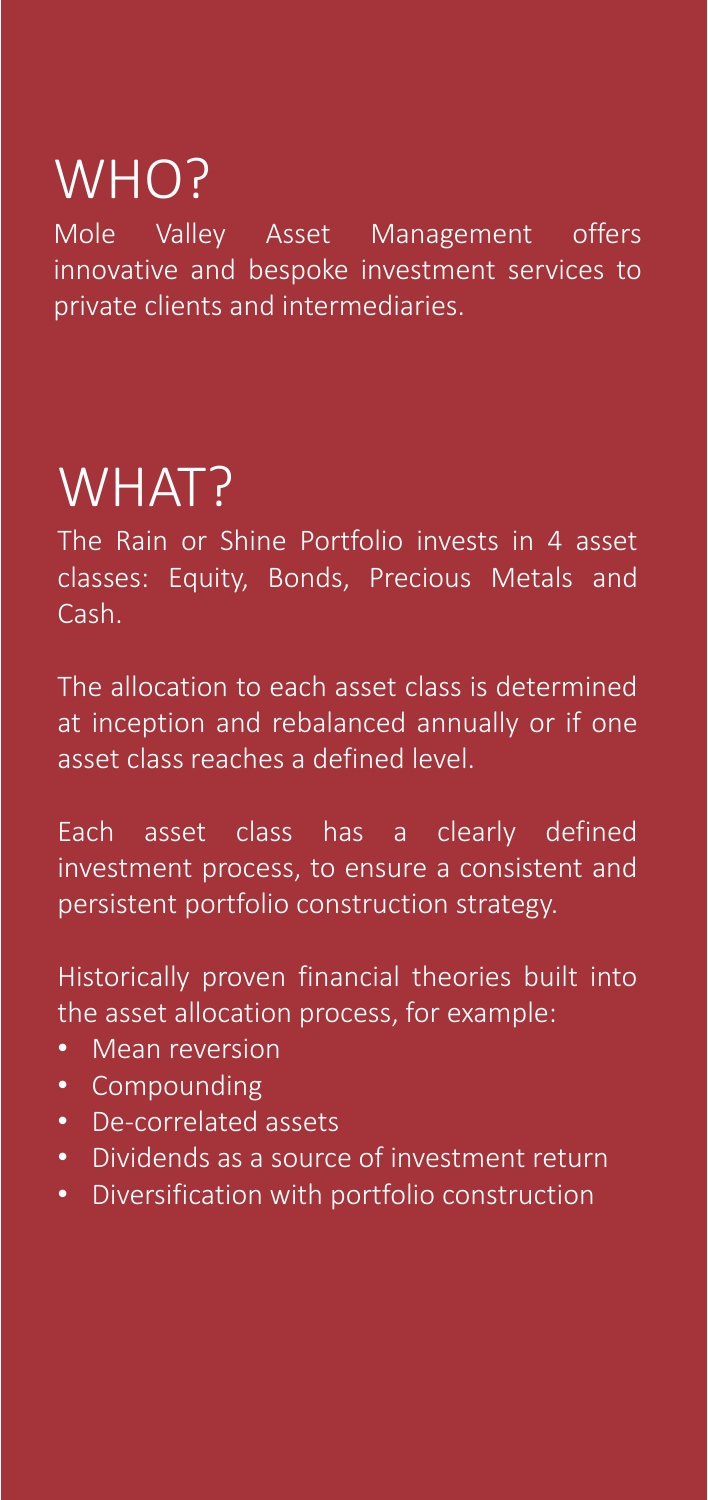### WHY?

In life, everyone has ups and downs. Investment has the same peaks and troughs. Reducing the magnitude of the downside increases the long-term investment upside return.

### Diversification

The asset classes selected provide diversification to reduce the volatility and downside. In combination, they provide economic diversification as their returns are decorrelated over the business cycle.

### **Compounding**

The philosophy of compounding provides the framework on which to build a profitable portfolio. It is the key to long-term investment returns.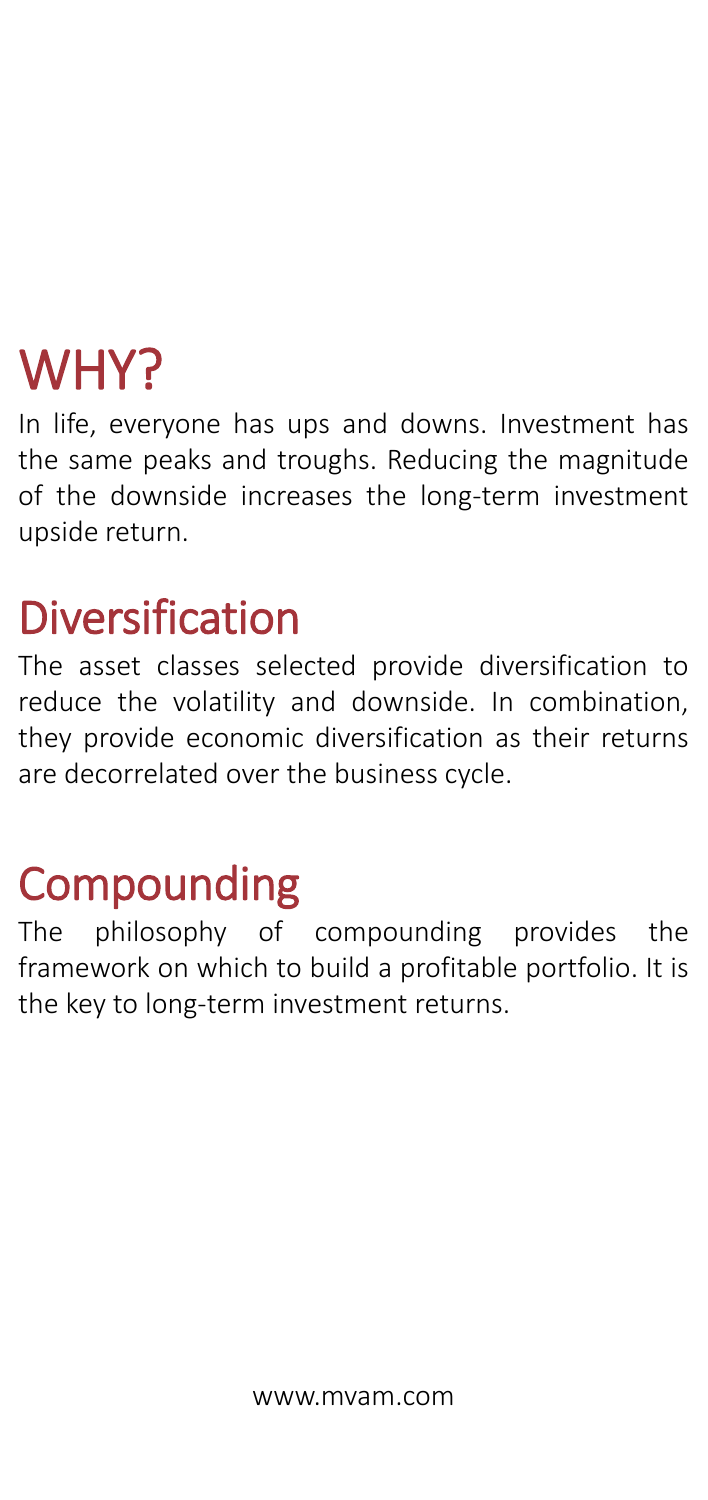#### **RETAIN ACCESS**

If you need your money back, no problem – we simply sell the shares and send you the money.

#### **KEY BENEFITS**

- Diversified asset classes
- Consistent, repeatable strategy
- Clear reporting
- Money back usually within a week of receiving a redemption request

#### **FAIR FEES**

- No charge for advice
- No entry fees or exit fees
- Annual management charge of 1% including VAT
- Dealing and admin fees will be charged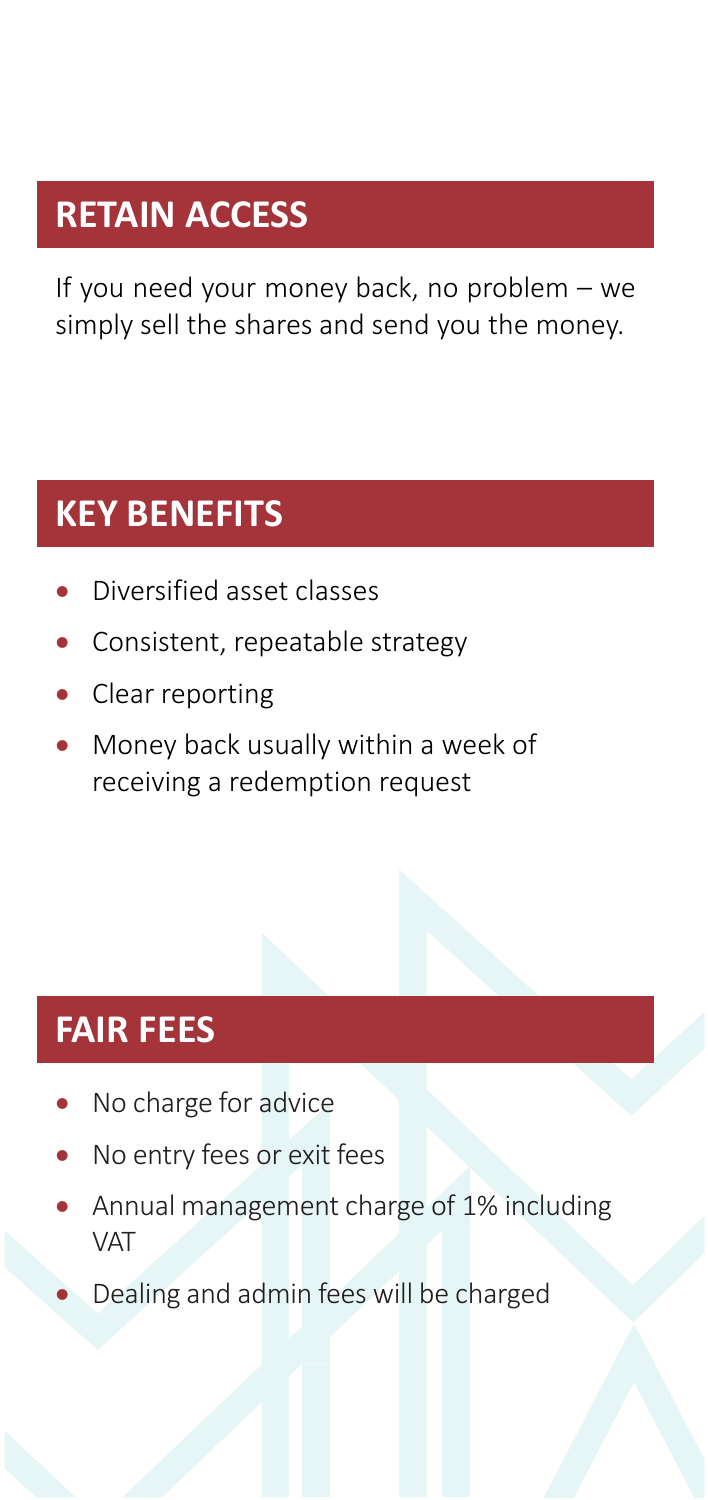#### **OUR PORTFOLIO FAMILY**

- AIM Inheritance Tax Portfolio (IHT)
- Bespoke Investment Portfolios (BIPs)
- Fixed Income Portfolio (FIP)
- Make the World Better Portfolio (MTWB)
- Premium Dividend Portfolio (PDP)
- Rain or Shine Portfolio (RoSP)
- Yorkshire T20 Portfolio (YT20)

#### **SAVING THROUGH**

- Pensions
- Corporate Pension Schemes
- General Investments Accounts (GIA)
- ISAs

#### **WARNING**

The value of your investment in this portfolio and the income from it may go down as well as up, and you may not get back what you invested.